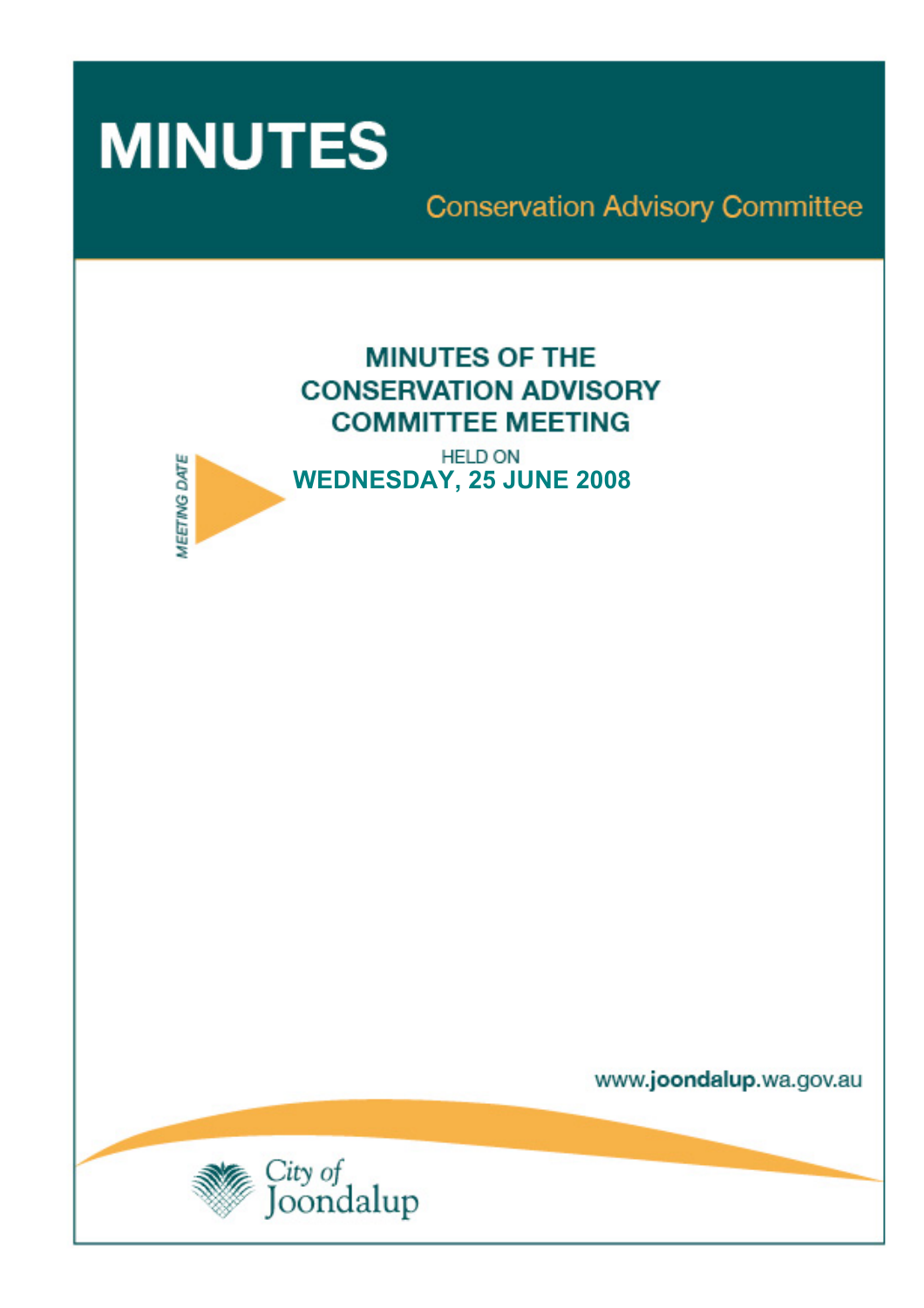# **CITY OF JOONDALUP**

# **MINUTES OF THE CONSERVATION ADVISORY COMMITTEE MEETING HELD IN CONFERENCE ROOM 2, JOONDALUP CIVIC CENTRE, BOAS AVENUE, JOONDALUP ON WEDNESDAY, 25 JUNE 2008.**

# **ATTENDANCE**

### **Committee Members:**

| Cr Mike Norman        | <b>Presiding Person</b>         |               |
|-----------------------|---------------------------------|---------------|
| Cr Marie Macdonald    |                                 |               |
| Cr Fiona Diaz         |                                 |               |
| Mr Gary Tate          | <b>Community Representative</b> |               |
| Mrs Marilyn Zakrevsky | <b>Community Representative</b> |               |
| Mr Barry Fitzsimmons  | <b>Community Representative</b> |               |
| Dr Marjorie Apthorpe  | <b>Community Representative</b> |               |
| Mr Tim Argus          | <b>Community Representative</b> | from 1810 hrs |
|                       |                                 |               |

# **Officers:**

| Mr Keith Armstrong | <b>Conservation Officer</b>             |
|--------------------|-----------------------------------------|
| Ms Lee Prideaux    | Team Leader, Landscaping & Conservation |
| Mrs Jill Hewison   | <b>Administrative Secretary</b>         |

### **DECLARATION OF OPENING**

The Presiding Person declared the meeting open at 1804 hrs.

#### **APOLOGIES/LEAVE OF ABSENCE**

Mr John Chester Mr Steve Magyar Ms Dorothy Lullfitz Ms Suzi Greenway Cr Sue Hart Ms Phyllis Robertson

# **CONFIRMATION OF MINUTES**

# MINUTES OF THE CONSERVATION ADVISORY COMMITTEE MEETING HELD ON 23 APRIL 2008

**MOVED Cr Norman SECONDED Cr Macdonald that the minutes of the meeting of the Conservation Advisory Committee held on 23 April 2008 be confirmed as a true and correct record.** 

#### The Motion was Put and **CARRIED** (7/0)

**In favour of the motion:** Crs Norman, Diaz & Macdonald, Dr Apthorpe, Mrs Zakrevsky, Mr Tate and Mr Fitzsimmons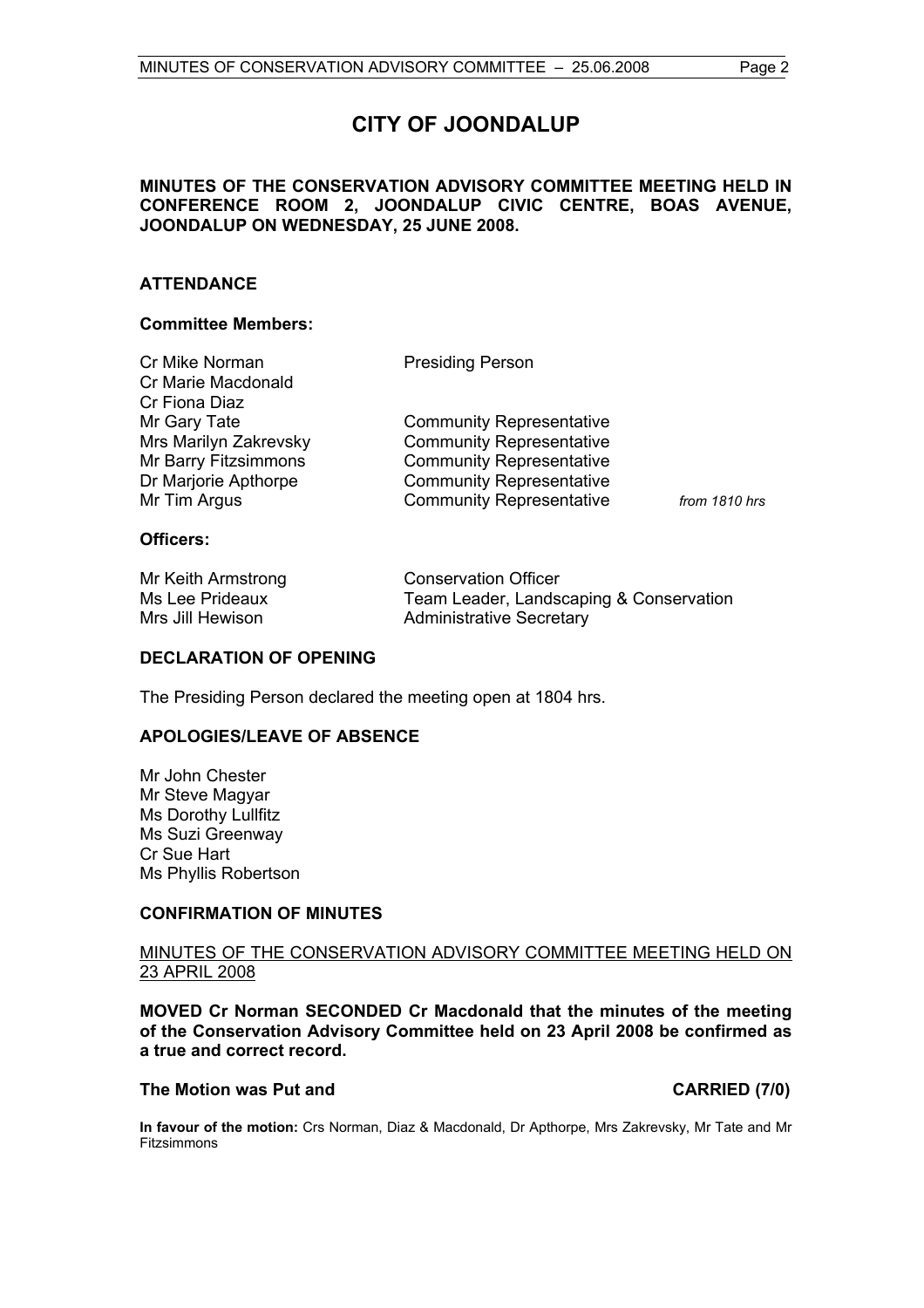# **ANNOUNCEMENTS BY THE PRESIDING PERSON WITHOUT DISCUSSION**

The Presiding Person raised the issue of the Code of Conduct form and requested those 4 members (Mr Magyar, Dr Apthorpe, Ms Robertson & Mrs Zakrevsky) who had not yet signed and returned the form to do so.

*Mr Argus entered the Room at 1810 hrs.* 

# **DECLARATIONS OF INTEREST**

Nil.

# **IDENTIFICATION OF MATTERS FOR WHICH THE MEETING MAY SIT BEHIND CLOSED DOORS**

Nil.

# **PETITIONS AND DEPUTATIONS**

Nil.

# **REPORTS**

# **ITEM 1 CONSERVATION ADVISORY COMMITTEE – ENVIRONMENTAL EDUCATION PLANNING WORKSHOP – 25 JUNE 2008**

**WARD:** All

**RESPONSIBLE** Mr Martyn Glover **DIRECTOR:** Infrastructure Services

# **BACKGROUND**

It was resolved at a meeting of the Conservation Advisory Committee (CAC) held on 23 April 2008 that the CAC hold an Environmental Education Planning Workshop at its next meeting on 25 June 2008 to develop ideas in relation to furthering the public's knowledge of biodiversity issues.

Subjects will include:

- Further development of the City's Virtual Herbarium CD.
- Development and promotion of brochures on biodiversity.
- The role of Friends groups in promoting and passing on knowledge of the City's natural open spaces.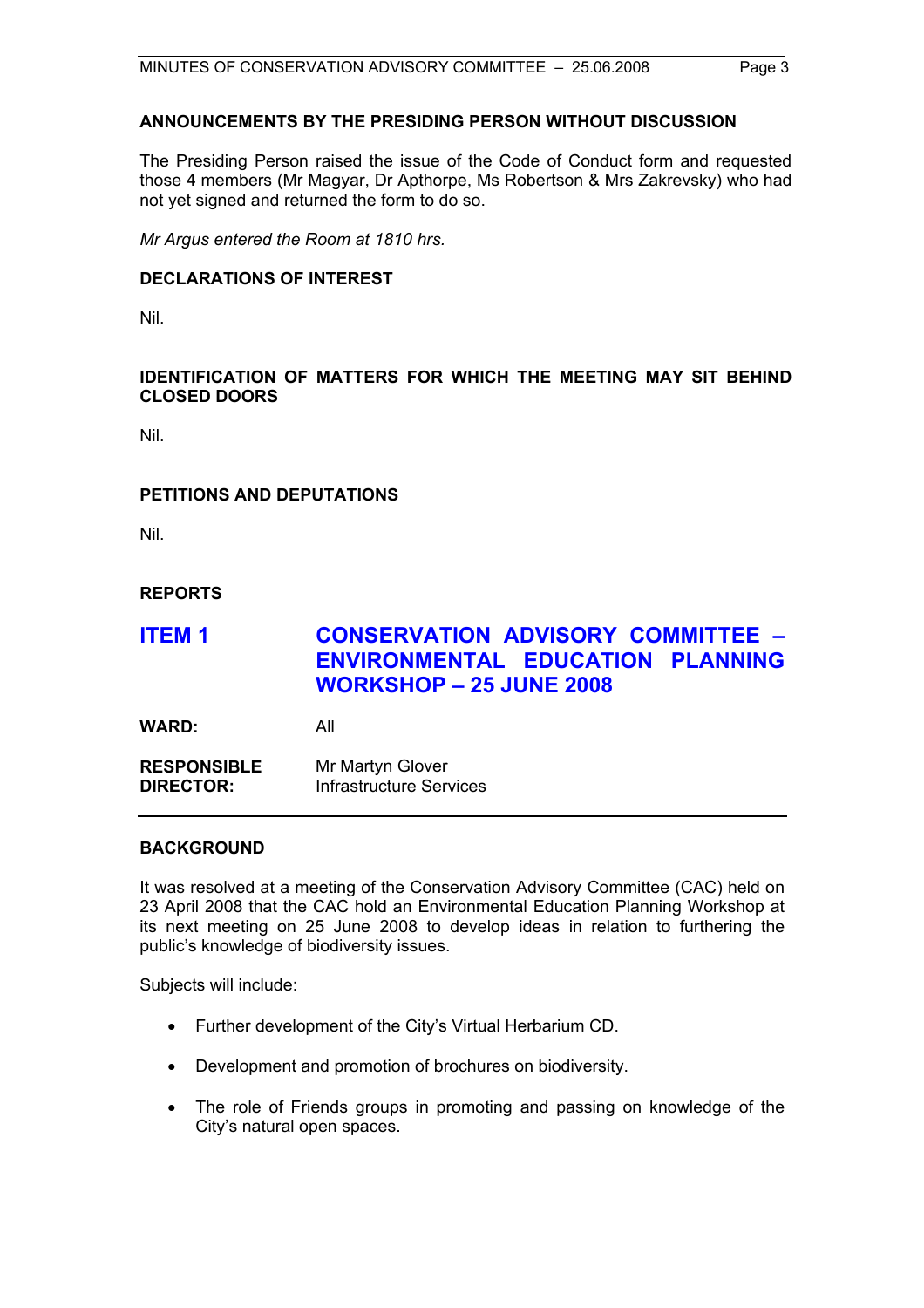- Opportunities available to extend knowledge on local biodiversity issues to local schools.
- Possible development of an environmental educational DVD
- Further development of a marketing plan.

# **Conducting of Workshop**

The options available to the Committee are to either close the meeting and conduct the workshop or adjourn the meeting. Should the Committee wish to adjourn the meeting the following information is provided.

Clause 63 of the Standing Orders Local Law 2005 states:

# "*63. The meeting do now adjourn – effect of motion*

*(1) If a motion "that the meeting do now adjourn", is carried then the meeting is to stand adjourned to a time and date specified in the motion, or where no time and date is specified, to such time and date as the presiding person shall declare."* 

# **MOVED Cr Norman SECONDED Mr Fitzsimmons that the Conservation Advisory Committee meeting do now adjourn until 1930 hrs.**

# The Motion was Put and **CARRIED** (8/0)

**In favour of the motion:** Crs Norman, Diaz & Macdonald, Dr Apthorpe, Mrs Zakrevsky, Mr Tate, Mr Argus and Mr Fitzsimmons

Workshop was conducted.

# **MOVED Cr Norman SECONDED Cr Diaz that the Conservation Advisory Committee meeting be resumed 1930 hrs.**

#### **The Motion was Put and CARRIED (8/0) CARRIED (8/0)**

**In favour of the motion:** Crs Norman, Diaz & Macdonald, Dr Apthorpe, Mrs Zakrevsky, Mr Tate, Mr Argus and Mr Fitzsimmons

Discussion ensued in relation to examining ways of promoting biodiversity awareness and education in City of Joondalup with the aim of reducing the threats to biodiversity and getting more community participation in Friends groups.

# **MOVED Cr Norman SECONDED Cr Macdonald that the Conservation Advisory Committee meeting adjourn for a period of 5 minutes.**

# The Motion was Put and **CARRIED** (8/0)

**In favour of the motion:** Crs Norman, Diaz & Macdonald, Dr Apthorpe, Mrs Zakrevsky, Mr Tate, Mr Argus and Mr Fitzsimmons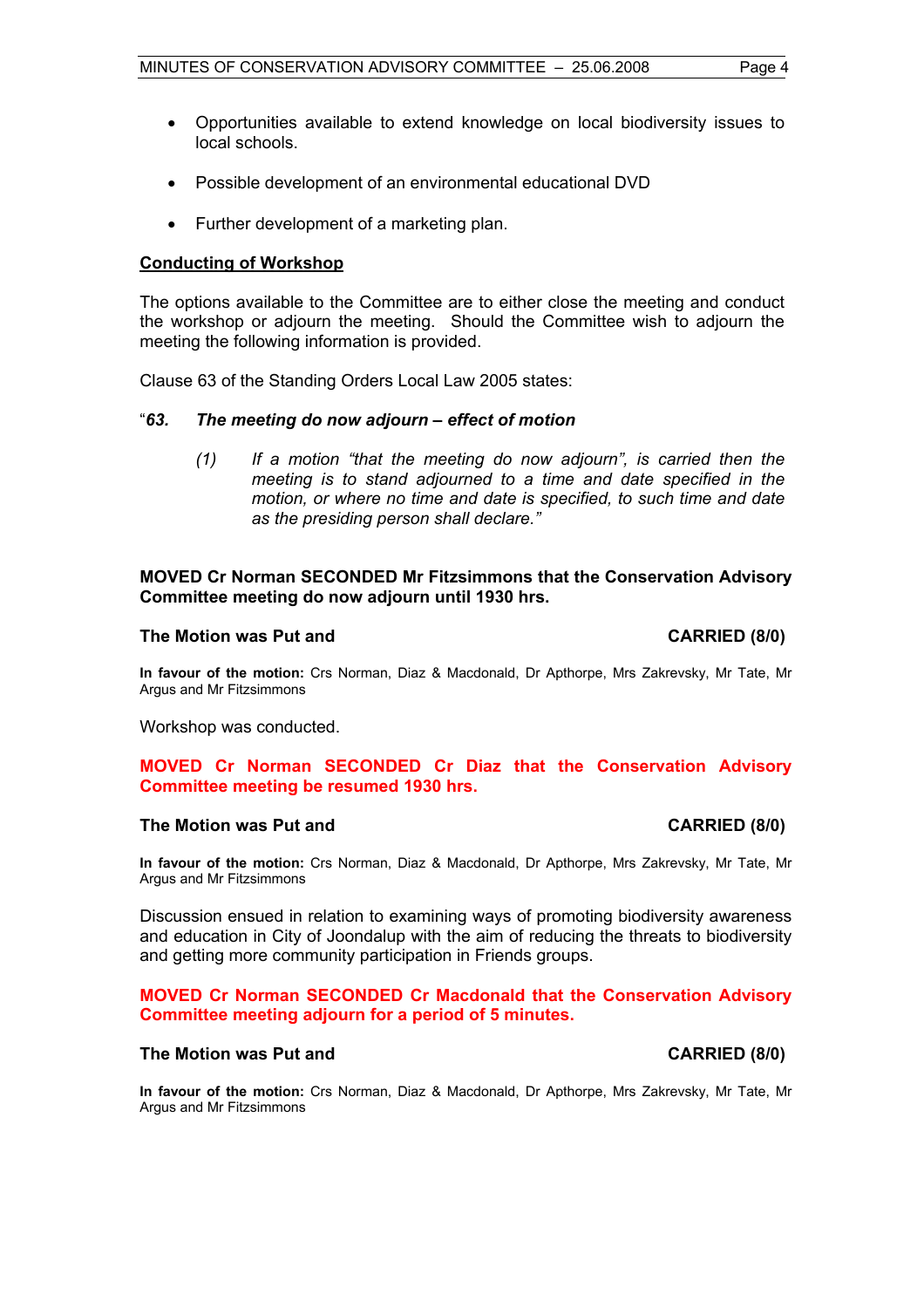# **The Motion was Put and CARRIED (8/0)**

**In favour of the motion:** Crs Norman, Diaz & Macdonald, Dr Apthorpe, Mrs Zakrevsky, Mr Tate, Mr Argus and Mr Fitzsimmons

**MOVED Cr Norman SECONDED Mr Tate that the Conservation Advisory Committee RECOMMENDS that the City in conjunction with the Conservation Advisory Committee Representatives:** 

- **1 DEVELOPS a user friendly multimedia presentation covering the key aspects of biodiversity in all habitats of the City of Joondalup, being:** 
	- **Marine environment**
	- **Coastal reserves**
	- **Bushland reserves**
	- **Wetlands**
	- **Parks and road verges**
	- **Private gardens;**
- **2 REPLICATES this presentation on the City of Joondalup website;**
- **3 APPLIES for a grant to fund the cost of this development;**
- **4 TAKES immediate action to publicise on the City of Joondalup website the importance of biodiversity, using the related material currently available within the City.**

#### **The Motion was Put and CARRIED (8/0)**

**In favour of the motion:** Crs Norman, Diaz & Macdonald, Dr Apthorpe, Mrs Zakrevsky, Mr Tate, Mr Argus and Mr Fitzsimmons

# **MOTIONS OF WHICH PREVIOUS NOTICE HAS BEEN GIVEN**

Nil.

#### **REQUESTS FOR REPORTS FOR FUTURE CONSIDERATION**

• A report on the outcome of the recent fish kill at Ocean Reef Marina